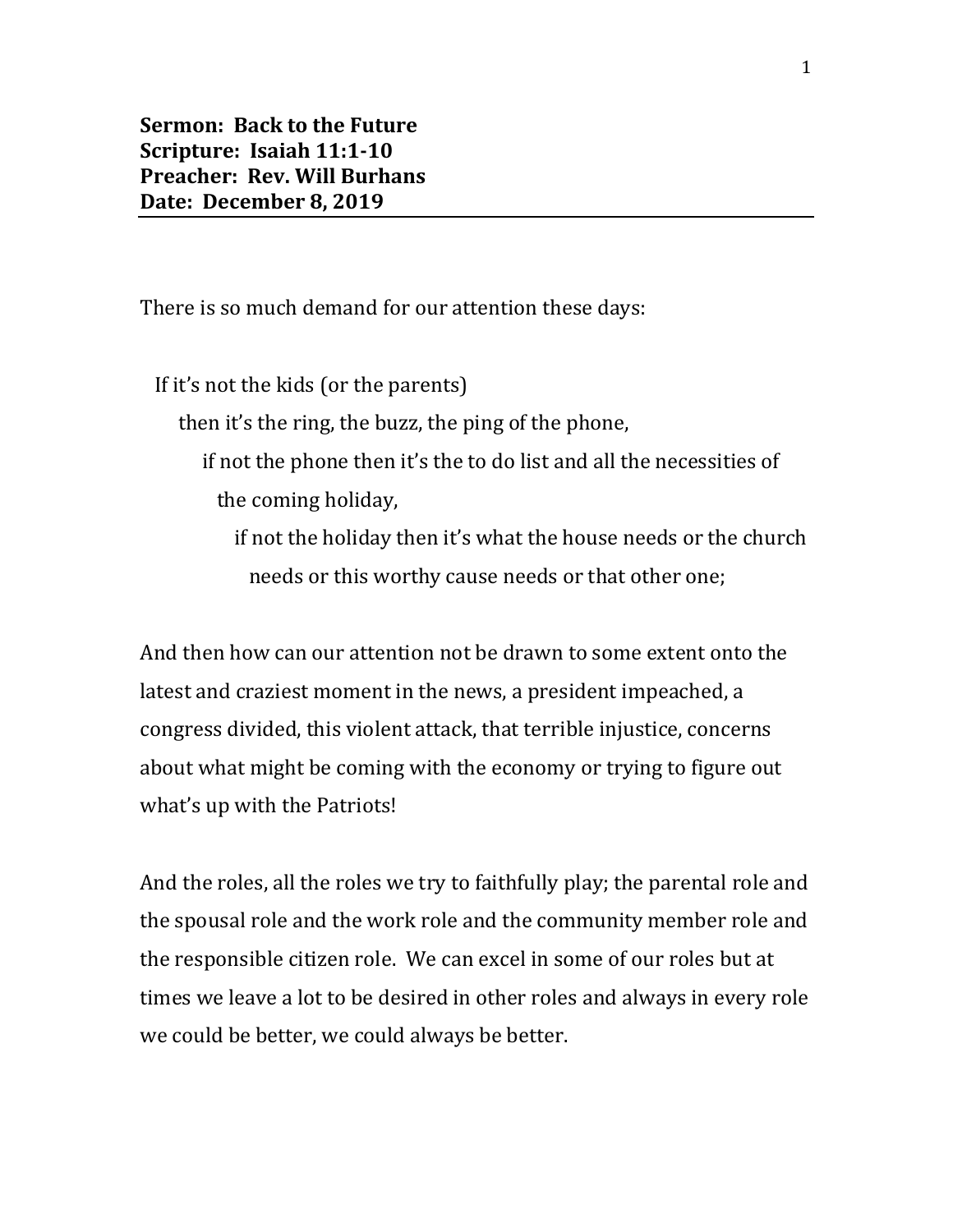There is so much demand for our attention.

The season of Advent asks for our attention too, as we heard from Isaiah and the Gospel of Matthew. However it's attention of a different order that is asked of us, not an added burden to the anxious-ridden here and now but an invitation to glance towards the future, a promised future:

of less stress and greater peace, of less striving and more being of less noise and more quietness, of less rancor and more love, a future of…

> of less pridefulness and more humility. of less taking and more giving of fewer walls and more bridges of fewer lies and more truth.

We are often told in our modern day climate of supplying and demanding, of producing and consuming, that the path of mental health and spiritual growth and psychological well-being is by way of mindfulness, of being present to the moment, relinquishing the hooks of the past and the lures and concerns of the future. And for certain there is value to that.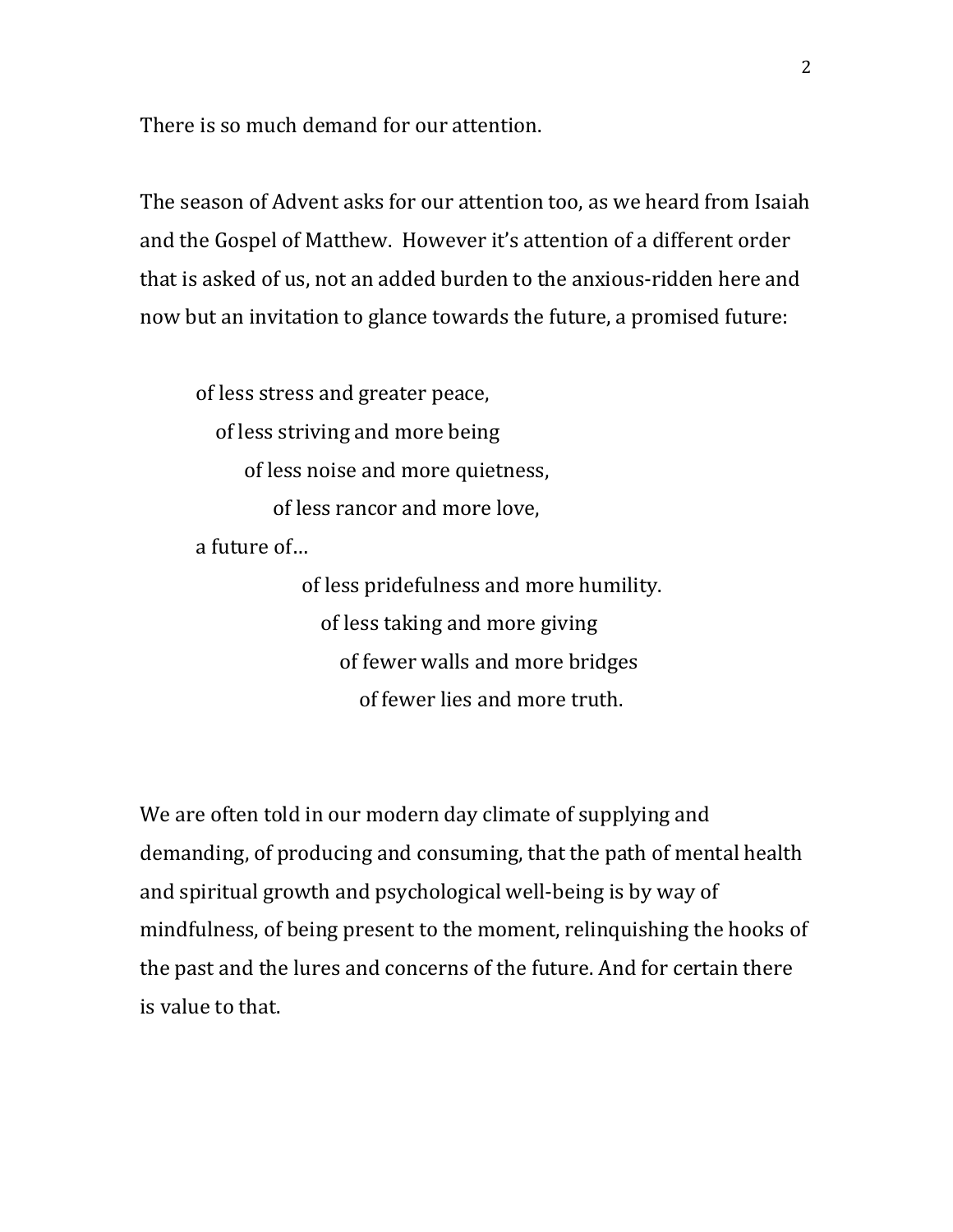But the season of Advent that our Christian tradition frames for us based upon our rootedness in the Jewish revelation of God and the Jewish Messiah therein, charts something of a different course for our spiritual path. It says that what the present moment needs is a taste, a foreshadowing of the future moment to come;

not to rescue us from the present nor to give us a way to avoid it or deny it or to escape from the present moment,

For when the present moment is hard, painful, tedious, scary the temptation towards escape from it is great. But the taste of the future moment as named by Isaiah and sung by the psalmist and screamed in the wilderness by John the Baptist is a taste, a reminder of

 the coming fulfillment of all things, the righting of wrongs, the resolving of discord, the victory of truth, the healing of our damaged planet, the vindication of the abused and oppressed

There is something beautiful about hoping towards that future of which we dream and of which our faith paints beautiful pictures and allowing that hope to circle back on oneself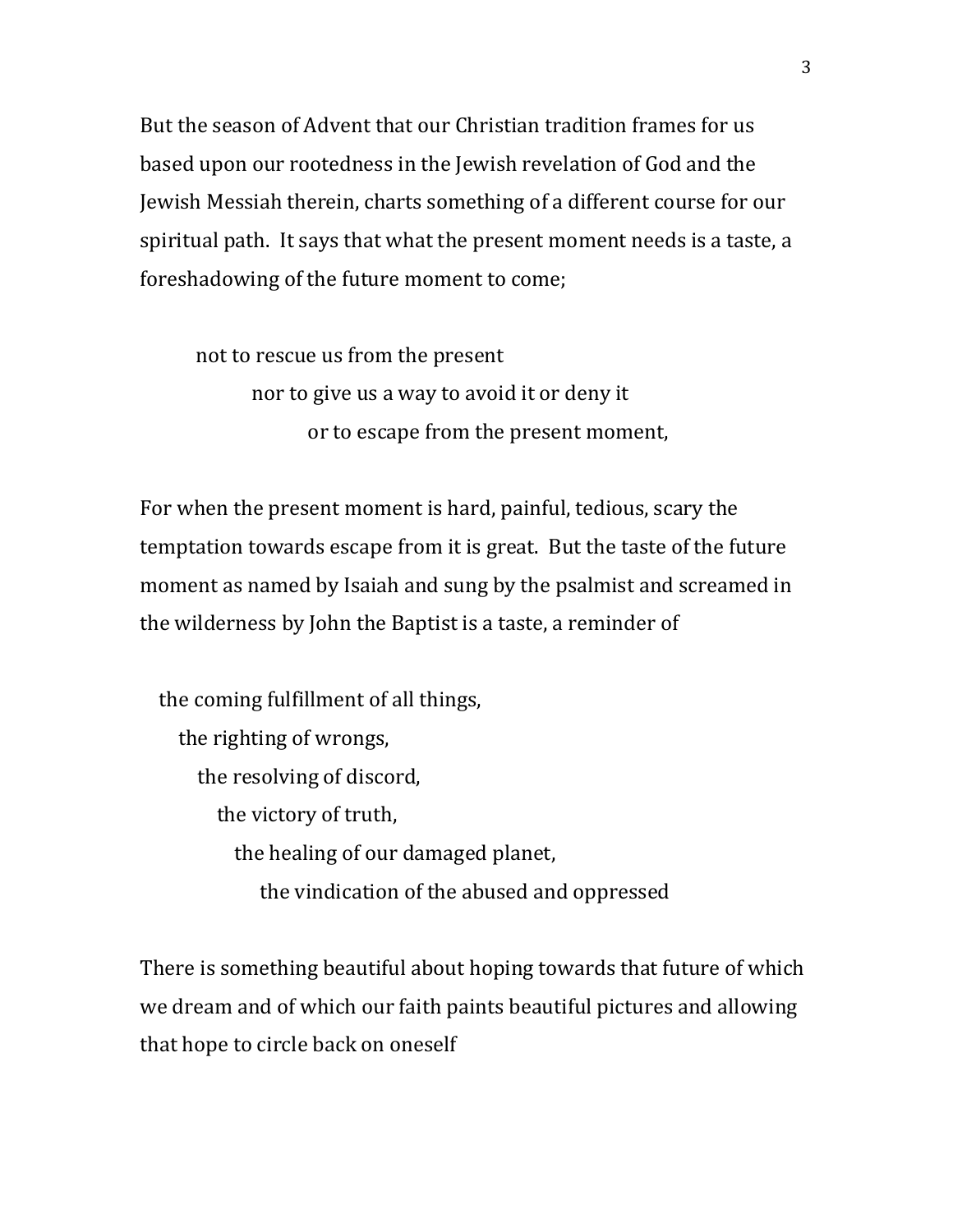to calm the nerves of the present,

 to settle our sense of responsibility for saving the world, to relax us into watching, waiting, trusting for God's hand to move.

If there is a silent and holy night to come, a time when the wolf will lie down with the lamb, when the Christ, the Prince of Peace, will usher in a new day to bless us and all the world, then how does that call us to live now? Rather than cleaning our hands of it all or abdicating all responsibility, might that vision encourage and inspire us to participate in it's arrival, here and now.

That is the idea. Isaiah's pointing toward the future and Christ's resurrection promise of a new heaven and a new earth, are a gift wrapped vision of where it's all going – not to hell in a hand basket, no no, no, but to heaven in an abundant cornucopia basket! Ideally it's a vision that elicits from us relief (thank God!) and gratitude (Thank you God) and a sense of HOPE, which inspires us to do what we can now to contribute to that beautiful future's becoming.

Anne Lamotte in her book "Stitches" speaks of hope in this way – "every time we choose the good action or response, the decent, the valuable, it builds incrementally towards renewal, resurrection, a place of newness, freedom, justice. That's the equation," She says "life, death, resurrection, hope. The horror is real so you make your casserole,